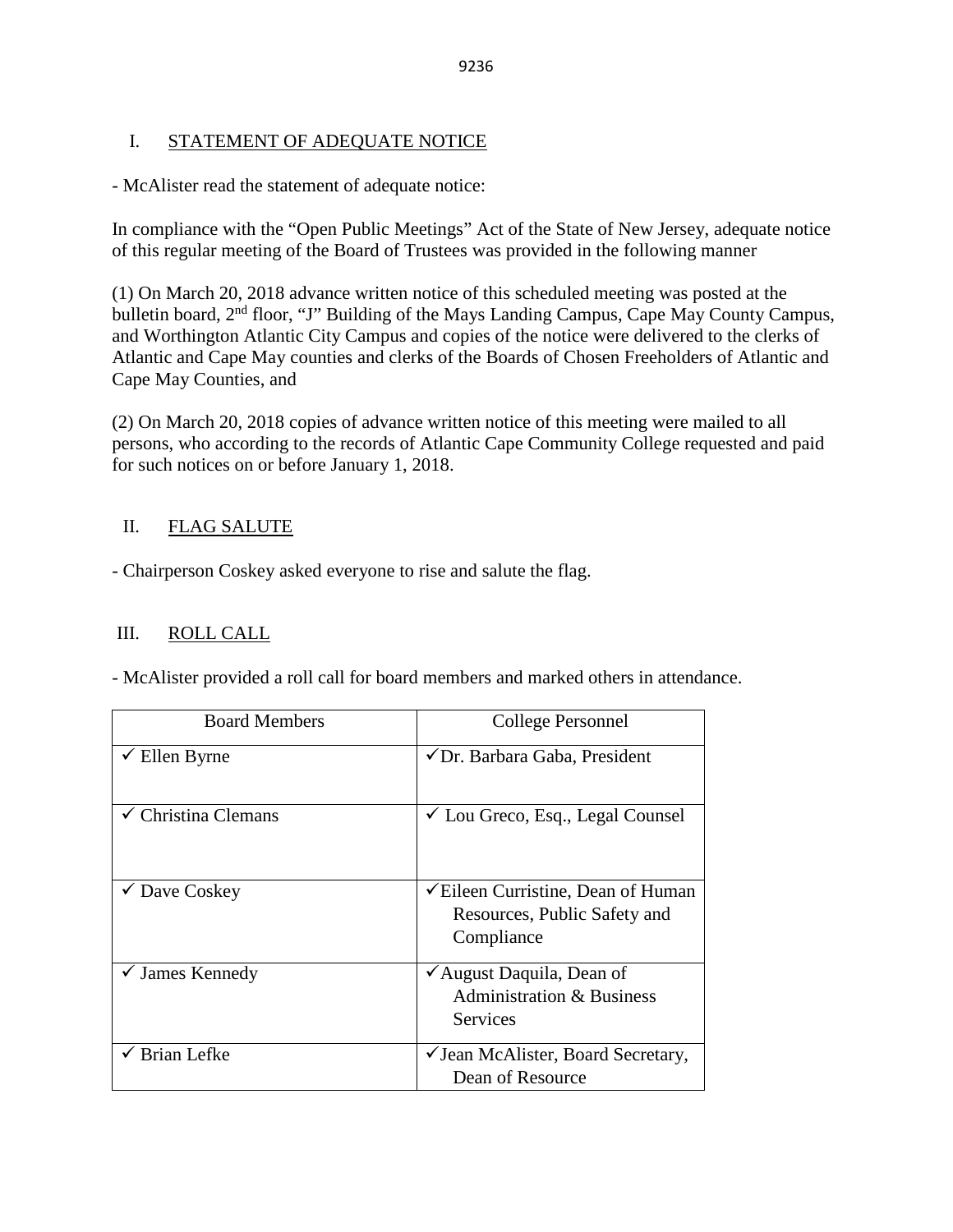| <b>Board Members</b>                                      | <b>College Personnel</b>                          |  |  |
|-----------------------------------------------------------|---------------------------------------------------|--|--|
|                                                           | Development, President/Board                      |  |  |
|                                                           | Operations                                        |  |  |
| √ Jenna DeLuca                                            | $\sqrt{D}$ r. Josette Katz, Interim Vice          |  |  |
|                                                           | President, Academic Affairs                       |  |  |
|                                                           |                                                   |  |  |
| ✔ Daniel Money                                            | $\sqrt{\ }$ Leslie Jamison, Dean of Finance       |  |  |
| √ Maria K. Mento                                          | $\checkmark$ Dr. Richard Perniciaro, Executive    |  |  |
|                                                           | Vice President - Planning,                        |  |  |
|                                                           | Research, Information                             |  |  |
|                                                           | Technology Services &                             |  |  |
|                                                           | <b>Facilities</b>                                 |  |  |
| X Thomas Milhous                                          | X Dr. Mitchell Levy, Vice                         |  |  |
|                                                           | President, Student Affairs and                    |  |  |
|                                                           | <b>Enrollment Management</b>                      |  |  |
| $\checkmark$ Donald J. Parker (6:15pm)                    | √Donna Vassallo, Dean                             |  |  |
|                                                           | Worthington Atlantic City                         |  |  |
|                                                           | Campus, and Dean of Career                        |  |  |
|                                                           | and Workforce Training                            |  |  |
| X Robert Bumpus                                           | X Maria Kellett, Dean of Cape May                 |  |  |
|                                                           | County Campus, Associate Dean of                  |  |  |
|                                                           | <b>Resource Development</b>                       |  |  |
| $\sqrt{\frac{1}{1}}$ Maria Torres                         | ✓ Laura Batchelor, Executive                      |  |  |
|                                                           | Director of College Relations                     |  |  |
|                                                           | and Marketing                                     |  |  |
| X Helen Walsh                                             |                                                   |  |  |
| ✓ Leslie White-Coursey                                    |                                                   |  |  |
| <b>Others in Attendance</b>                               |                                                   |  |  |
| √ Judith Matsunobu, Faculty Emerita                       | Louise Kaplan, Faculty Emerita                    |  |  |
| ✓ Cindy DeFalco, Human Resources                          | Caesar Niglio, ACCCEA<br>✓                        |  |  |
| ← Heather Peterson, ACCCEA                                | Bobbie Heard, ACCCEA<br>✓                         |  |  |
| ✔ Francine Springer, Cape May<br><b>County Government</b> | Julie Sharkey, Atlantic County<br>✓<br>Government |  |  |

## IV. CALL TO ORDER –

-Chairperson Coskey called the meeting to order at 6:05pm.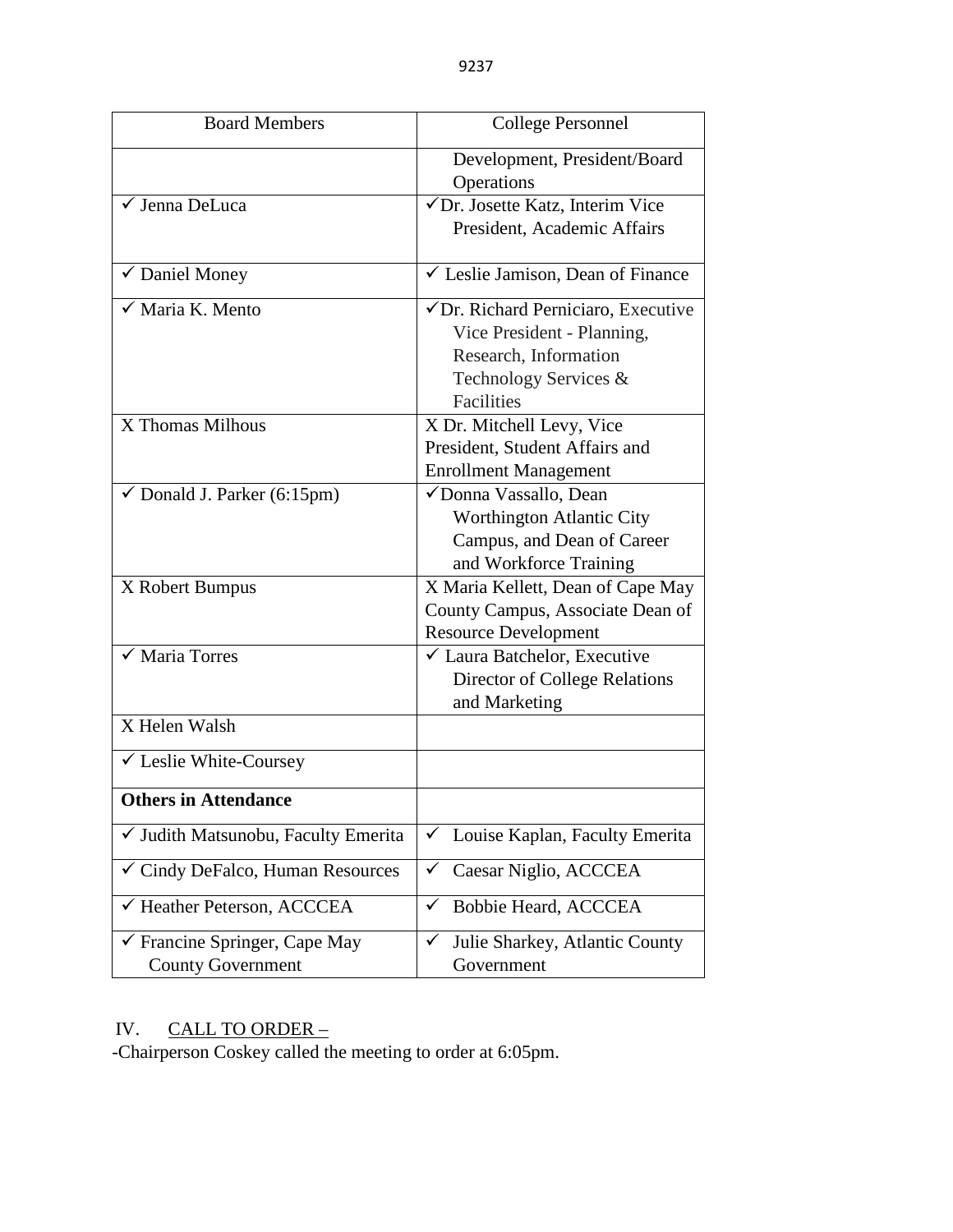#### V. PRESIDENT'S REPORT

-Dr. Gaba reported on the following:

#### **Community College Tuition Grant Program-State Update**

-Governor Murphy's budget message includes investment of \$50 million in a new community college tuition grant. This step will expand college access and affordability for tens of thousands of students throughout the State.

#### **Middle States**

-The Middle States Evaluation team will be arriving on Sunday, April 8 and there is a reception at 5pm in the new Student Center. Additional meetings have been scheduled with the Board. The exit report is on Wednesday, April 11 in the theater. More information to follow.

#### **University Partnerships**

Beginning this Fall, Rutgers University has established a "Rutgers-Camden Scholarship at Atlantic Cape" which will provide merit based financial support to our graduates who attend Rutgers-Camden. Awards range from \$3000-5000 each year for two years.

#### **K-12 Partnerships**

#### *Atlantic County Institute of Technology (ACIT)*

-Dr. Katz and I met with ACIT Superintendent, Dr. Phil Guenther to discuss ways we can encourage their culinary students to enroll in our ACA program upon graduation. We already have an existing articulation of 13 culinary credits upon completion of the culinary program at ACIT, but we are looking to possibly articulate 17 credits that we can package as a 1+1 program.

#### *High School Counselors' Breakfast. March 28 8:30am-10am*

-Area high school Superintendents and Guidance Counselors have been invited to attend a breakfast at Atlantic Cape on the Mays Landing Campus, hosted by Admissions. The goal of the event is to provide an environment for Counselors and school representatives to learn about the college updates, new initiatives and success stories that they can bring back to their students.

#### *College Readiness Now (CRN)- Lower Township High School*

-This month, 21 seniors at Lower Township High School began their studies in our Accelerated learning Program funded by CRN. The student participants come from lower-socioeconomic backgrounds. This program allows students who place into remediation to be mainstreamed into Composition I while simultaneously taking an English support class. The CRN program convenes daily following the students' regular school day at the high school. Wrap around services such as tutoring, library services, financial aid, career pathways, and campus life will be presented.

#### **Community Relations**

-Cape May Campus hosted the Lower Township Chamber of Commerce, "Marketing Bootcamp". There were 100 attendees from area businesses. Our professors, Karl Guilian and Bo Zolivic presented workshops and more than 20 vendors staffed information tables for attendees.

-Dean Maria Kellett was named the Vice Chairperson of the Cape May County Women's Advisory Commission.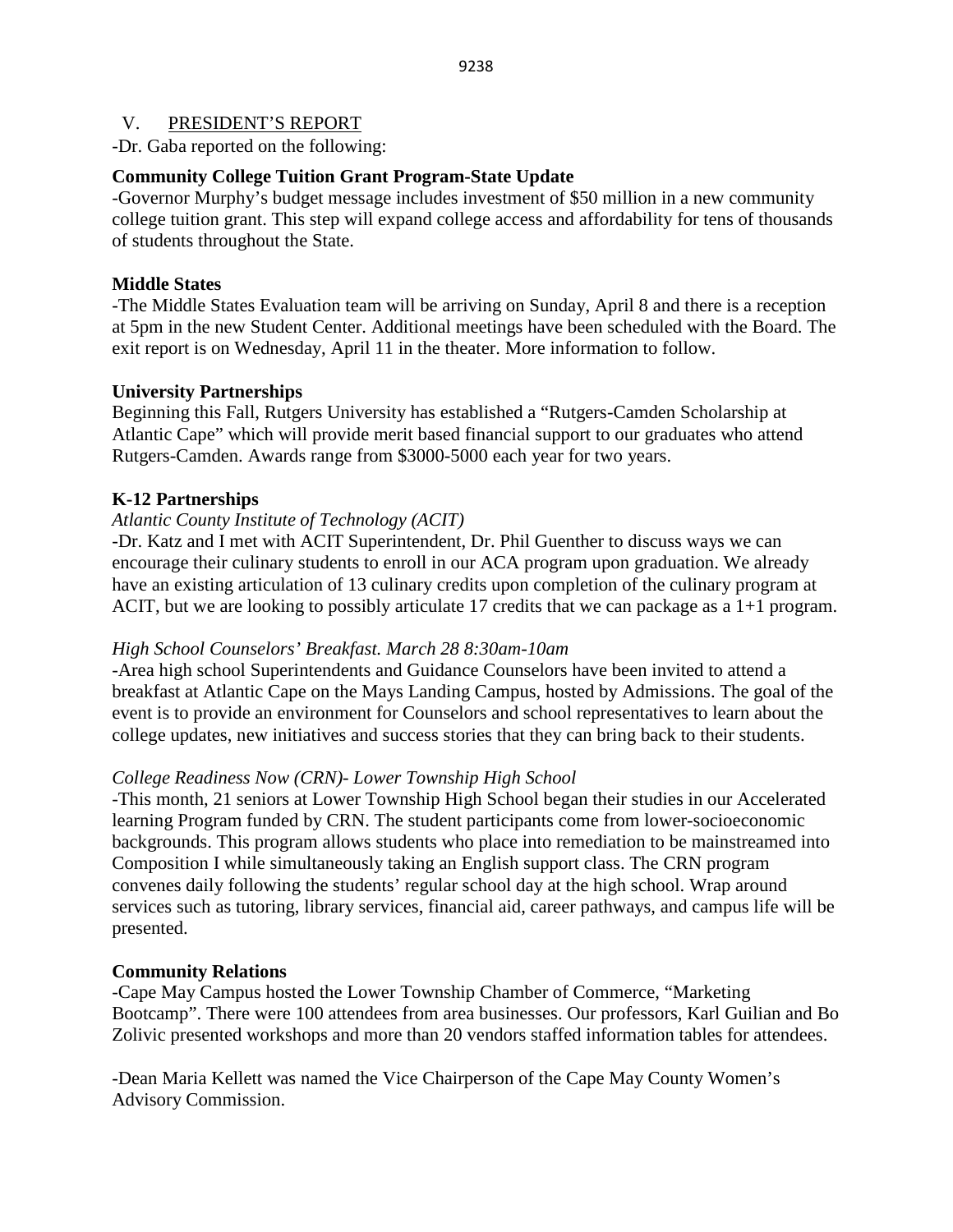## **Capital Improvement Plan (Long Range Planning)**

-New Student Center, the final project in our "Blueprint 2020", opened this month and the ribbon cutting was held on February 28. It was well attended and we received wide press coverage. A number of elected officials attended including: Assemblyman Amodeo, Assemblyman Mazzeo, Freeholder Formica, Freeholder Coursey, Freeholder Fitzpatrick, Freeholder Gatto, and Freeholder Pierson. Students from Ocean City High School were also in attendance. -The Veterans Center in honor of David Evans has been furnished thanks to a donation from WS Goff Furniture Company.

-The ribbon cutting is Wednesday, May 23 at 5pm. The Foundation's Naming Opportunities Campaign is in progress. Six students, Trustee Walsh and Erin Evans (daughter of David Evans) were in attendance. Trustee Walsh will be working with the Board, both present and past to help raise funds for this Naming Opportunity.

#### **Student Services Initiatives**

-The Application Fee has been eliminated and there has been an increase in number of students applying to the College since the application fee was eliminated.

-The new Recruit Software should be ready to go by early summer. This will us to engage with the students more strategically.

-The Financial Aid office launched the document imaging software which allows financial aid staff at all locations to retrieve documents more effectively and work more efficiently when working with students.

## **Technology Upgrades**

-The front end of the College's website is in the bidding process. We are seeking vendors that will enhance our website that is user friendly, engaging, best in class, as well as ADA compliant. We expect the redo of the homepage of the website to be complete in the next two months.

## **Faculty and Staff Achievement and Recognition**

-Dean Kelly McClay recently received the 2017 "Presidents Award for Excellence in Service" by the Professional Chefs Association of South Jersey on March 4.

-Chef Educator Joseph Sheridan received the "Educator of the Year Award" from the Professional Chefs Association of South Jersey. This is the second time Chef Sheridan has received this award.

-ACA students were out in full force supporting the recent Captain's Table event on March 1 in Atlantic City. This is part of the Community Foodbank's initiative, Let's Eat Please, supporting summer feeding programs in Atlantic and Cape May Counties.

## **Communications**

-I spoke to students at the Mays Landing Campus during Pizza with the President. This will be repeated in Cape May and Worthington. Atlantic City Campus.

## **Commencement**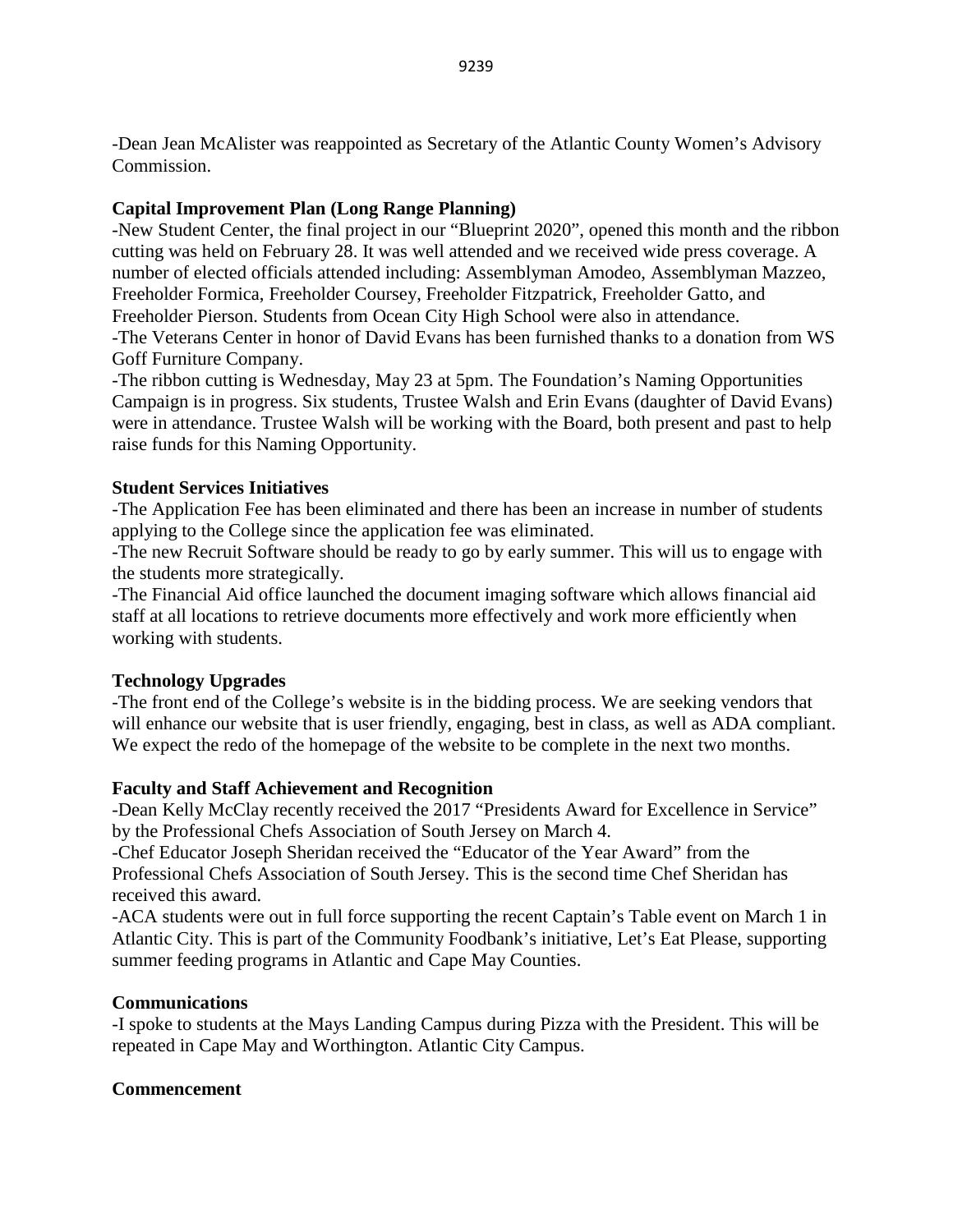-This year Commencement is May 17.

-Our President's Distinguished Alumni of the Year are Trustee Maria Mento '77 and Mr. Ray Davis '92.

-The President's Distinguished Foundation Board Member is Diane Donio.

-Our Commencement Speaker is Lori Herndon, President and CEO of AtlantiCare.

# **Professor Emeritus Status**

-Dr. Gaba requested that the Board support the recommendation of Dr. Louise Kaplan as Professor Emerita. This is supported by the faculty and approved by Dr. Josette Katz. Now retired, Dr. Kaplan had 44 years of a distinguished teaching career at Atlantic Cape culminating as Professor of Anthropology and Bioethics. Dr. Kaplan is joined today by Ms. Judith Matsunobu, Professor Emerita.

-Trustee Torres read Resolution # 82 in its entirety.

# **Restaurant Gala**

-Restaurant Gala is tomorrow, March 28.

**Inside the College-**Marketing Plan Spotlight

-The Marketing Plan was presented by Laura Batchelor, Executive Director of Marketing.

# VI. COMMENTS FROM THE PUBLIC

- Chairperson Coskey called for comments from the public on agenda items.

- None noted

# VII. CONSENT RESOLUTONS

-McAlister read the following consent resolutions.

**Res. #76** Approve: Regular Session Minutes (February 27, 2018)

**Res. #79** Approve: **Bid Ex. 798**-Sim View System, \$89,730.18, FY18 Perkins Funds, Laerdal Medical Group, Wappingers Falls, NY; OQ158-Architectural Services, Building A, \$69,640.00, Chapter 12 Funds, Spiezle Architectural Group, Hamilton, NJ; **OQ159**-Architectural Services, Building C & Library, \$12,000.00 Repair and Replacement Funds, Michael W. Kolchins, Architect, Mays Landing, NJ; **OQ160**-Architectural Services, Building C Roof, \$45,000.00, Chapter 12 Funds, CB Architect, Ventnor, NJ; RP214-Engineering Services, Signage, \$24,900.00, Chapter 12 and Renovation & Repair, Spiezle Architectural Group, Hamilton, NJ.

## **Res. #79**

#### **Award of Bids**

| Number      | Item and Vendor Information | Amount      |
|-------------|-----------------------------|-------------|
| Bid Ex. 798 | Sim View System             | \$89.730.18 |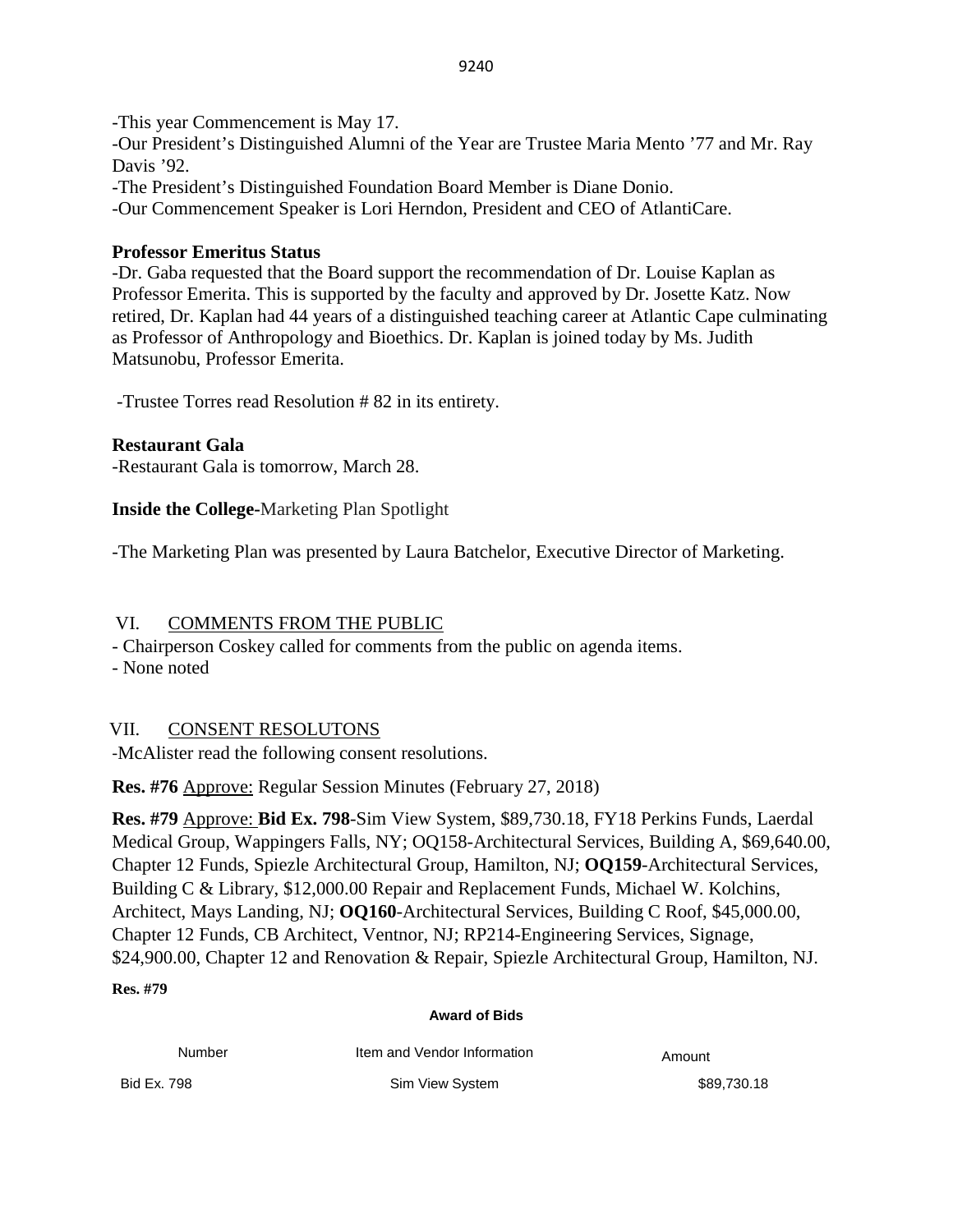9241

|       | Number               | Item and Vendor Information                  | Amount              |
|-------|----------------------|----------------------------------------------|---------------------|
|       |                      | FY18 Perkins Funds                           |                     |
|       |                      | Laerdal Medical Group                        |                     |
| OQ158 | Wappingers Falls, NY |                                              |                     |
|       |                      | Architectural Services, Building A           | \$69,640.00         |
|       |                      | Chapter 12 Funds                             |                     |
|       |                      | Spiezle Architectural Group, Inc.            |                     |
|       |                      | Hamilton, NJ                                 |                     |
| OQ159 |                      | Architectural Services, Building C & Library | \$12,000.00         |
|       |                      | Repair and Replacement Funds                 |                     |
|       |                      | Michael W. Kolchins, Architect               |                     |
| OQ160 | Mays Landing, NJ     |                                              |                     |
|       |                      | Architectural Services, Building C Roof      | \$45,000.00         |
|       |                      | Chapter 12 Funds                             |                     |
|       |                      | <b>CB</b> Architect                          |                     |
| RP214 | Ventnor, NJ          |                                              |                     |
|       |                      | <b>Engineering Services, Signage</b>         | \$24,900.00         |
|       |                      | Chapter 12 and Renovation & Repair           |                     |
|       |                      | Spiezle Architectural Group                  |                     |
|       |                      | Hamilton, NJ                                 |                     |
|       |                      |                                              | Total \$ 241,270.18 |

**Res. #80** Approve: Recommends awarding contracts for electric power for the period August 1, 2019 to July 31, 2021 as follows: Constellation New Energy, Secondary Accounts - \$0.07200 per kWh (24 months), South Jersey Electric, Primary Account - \$0.05564 per kWh (24 months).

**Res. #80**

#### **Electric Power Rate**

**WHEREAS,** the market for electric power is at the lowest prices it has been in several years, and

**WHEREAS,** the College participated in a bid for electric power on June 14, 2017 for the period August 1, 2017 to July 31, 2019, and

**WHEREAS,** the College wants to take advantage of these low rates and lock in pricing for the period of August 1, 2019 to July 31, 2021, and

WHEREAS, to do so the College conducted an auction through EnerNoc Energy Management Solutions on March 7, 2018 for electric power for the period of August 1, 2019 to July 31, 2021, and

**WHEREAS,** several firm participated in the reverse auction, and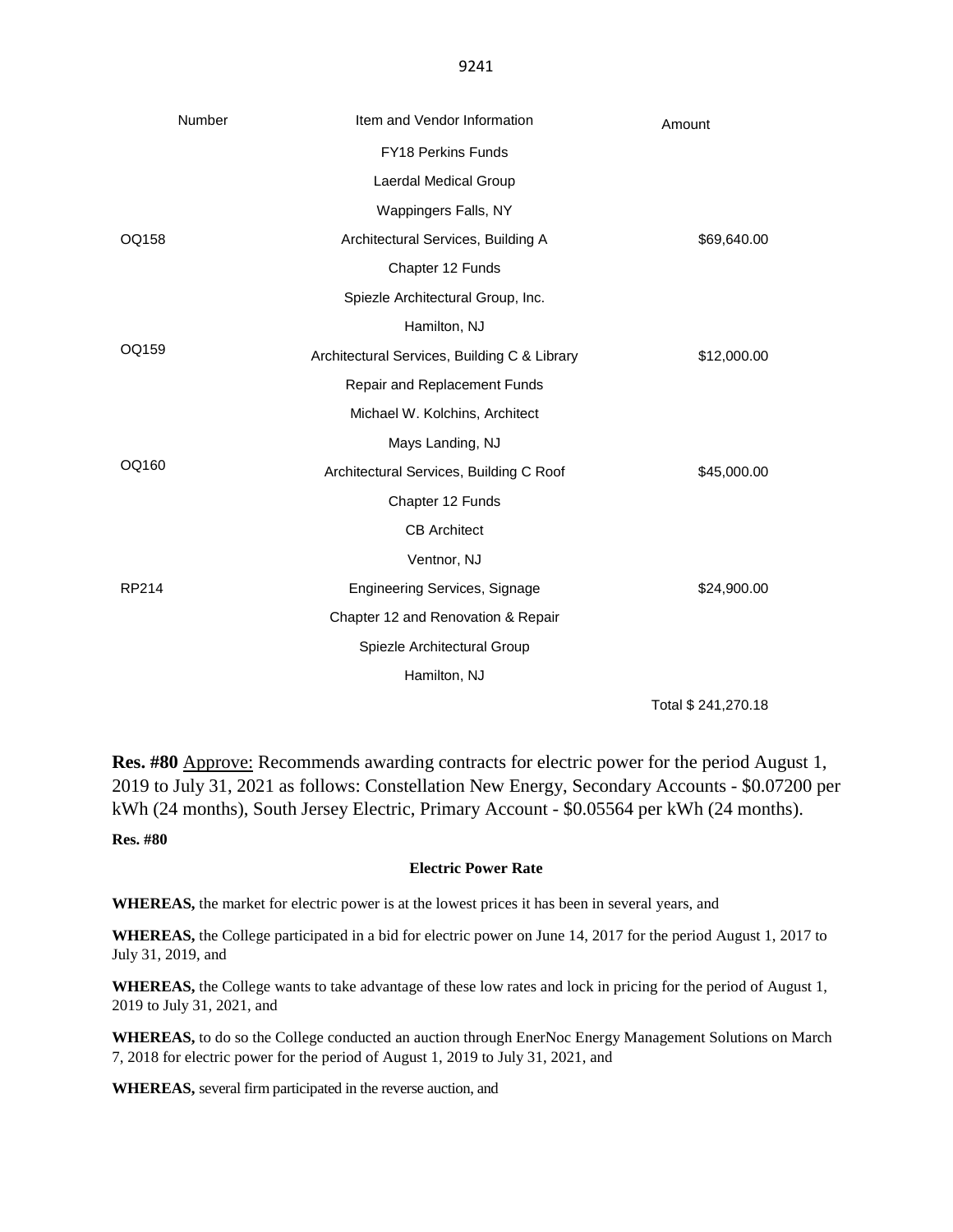**WHEREAS,** all pricing is in \$ per kilowatt-hour and note that rates are not inclusive of utility delivery charges from our local utility company, and

**WHEREAS,** the low bidders are the same suppliers the College presently has, and

**WHEREAS,** the March auction resulted in lower rates than the College currently has as documented in the attached chart,

**THEREFORE BE IT RESOLVED** that the Board of Trustees recommends awarding contracts for electric power for the period August 1, 2019 to July 31, 2021 as follows:

#### **Constellation New Energy Secondary Accounts - \$0.07200 per kWh (24 months) South Jersey Electric Primary Account - \$0.05564 per kWh (24 months)**

**Res. #78** Approve: Notice of Layoff effective March 27, 2018-Layoff is due to the significant decline in student enrollment and is in accordance with Article XIII of the ACCCOSAP bargaining unit agreement-2 notices.

**Res. #78**

#### **ACCCOSAP Layoff Notice**

**WHEREAS,** Atlantic Cape Community College has experienced a significant decline in student enrollment, and,

**WHEREAS,** the Atlantic Cape Community College Board of Trustees and the Atlantic Cape Community College Organization of Supervisory and/or Administrative Personnel (ACCCOSAP) are parties to a Collectively Negotiated Agreement, and

**WHEREAS,** Article XIII of the Agreement calls for 90 days of notice to members of ACCCOSAP before layoffs/reduction in force, and

**WHEREAS,** the Board of Trustees at its February 2018 meeting approved the issuance of notice of layoff to select ACCCOSAP members, and

**WHEREAS,** the college has provided such notice to select members of ACCCOSAP.

**THEREFORE BE IT RESOLVED,** upon the recommendation of the President, that the Board endorses those notices of layoff issued in accordance with the list found below:

#### Notice of Layoff effective March 28, 2018

**Michael Kernan's** layoff is due to the significant decline in student enrollment and is in accordance with Article XIII of the ACCCOSAP bargaining unit agreement.

**Linda Palmer's** layoff is due to the significant decline in student enrollment and is in accordance with Article XIII of the ACCCOSAP bargaining unit agreement.

**Res. #81** Board Development Approve: Eliminating the following Policies: Policy No. 200-Dean of Students Office, Policy No. 704 Sources of Supply for Purchasing, Policy No. 405 Relations with Suppliers.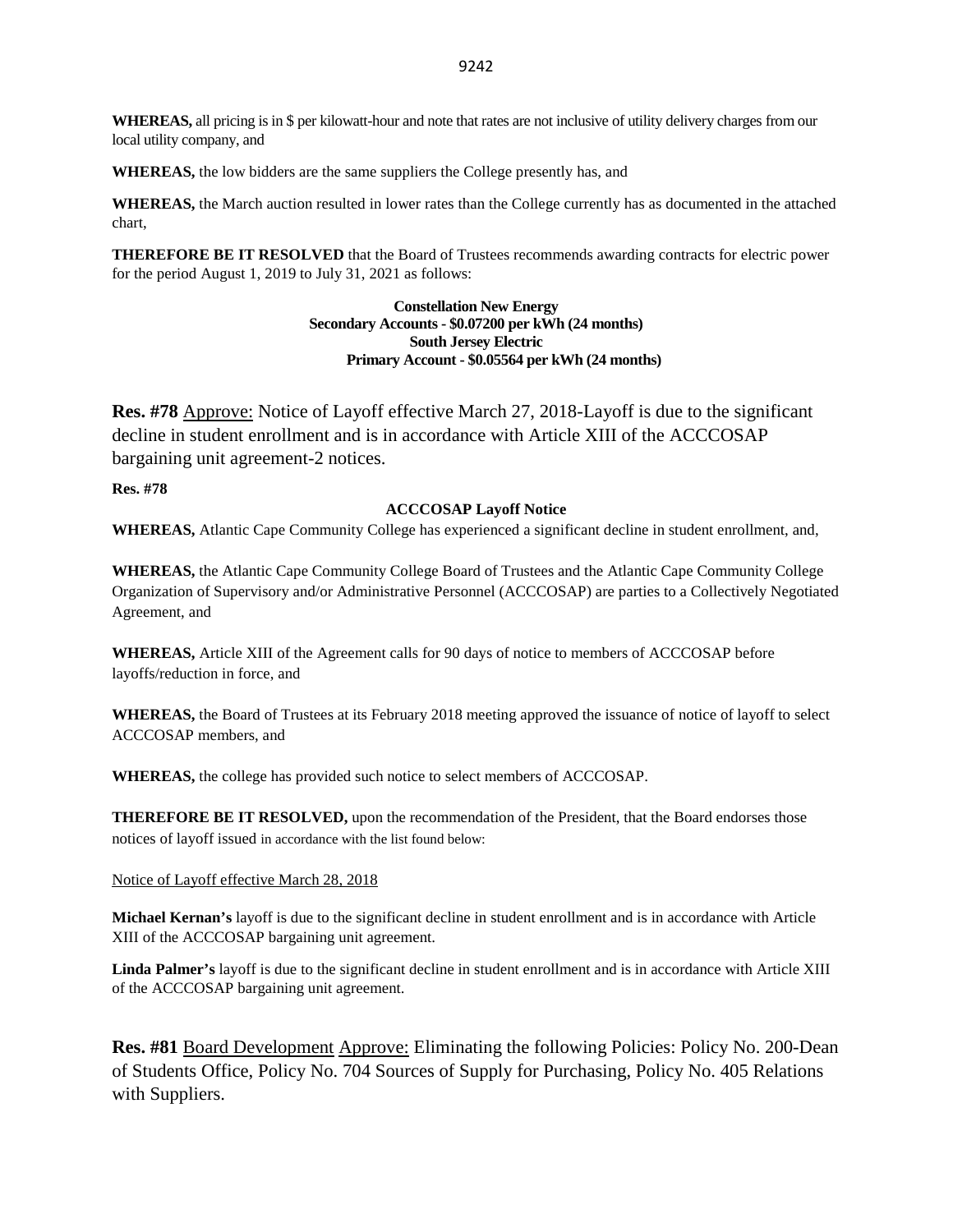**Res. #81**

#### **Eliminate Policy No. 200, 704, 705**

**WHEREAS,** it is periodically necessary to review, reaffirm, and recommend changes to policy in order to ensure orderly operation of the College, and

**WHEREAS,** the following policies have been identified as being obsolete or are administrative operating procedure.

**THEREFORE BE IT RESOLVED,** upon recommendation of the President, that the Board approve the elimination of the following Policies:

> Policy No. 200-Dean of Students Office Policy No. 704 Sources of Supply for Purchasing Policy No. 405 Relations with Supplies

Res. #83 Executive Session

-Trustee Lefke motioned to approve the consent agenda. Trustee DeLuca seconded.

ROLL CALL:

AYES NO NAYS ABSTENTION-Trustee Money abstained from Executive Session and January Minutes. Motion carried.

#### VIII. BUDGET REPORT

- Chairperson Coskey asked Trustee Kennedy to provide a budget report as part of regular resolutions.

#### IX. REGULAR RESOLUTIONS

**Res. #77** - FY18 Financial Statement for six months ended February 28, 2018.

-Dean Jamison reported, that as of February 28, 2018, the College has earned 85.14% of budgeted revenues and expended 65.13% of budgeted expenditures. Fiscal year to date revenue is down 3.2% from the prior year compared to a budgeted decrease of 5.9%. Fiscal year to date expenditures are down 6.2% from the prior year, which is in line with the budgeted 6.1% decrease.

-Fiscal year credits are down 6.1% compared to this time last year, versus a budgeted decrease of 7%. Net Tuition and fee revenue, excluding Aviation and Radiology fees which are passthrough, is below budget by \$210 thousand for the fiscal year to date.

-On the expense side, salaries and benefits, which account for 80.3% of the budget, are down 5.9% from the prior year. Expenditures to goal are tracking consistently at around 60% for all four goals.

-Based on the information known to date for year to date actuals plus projected revenue and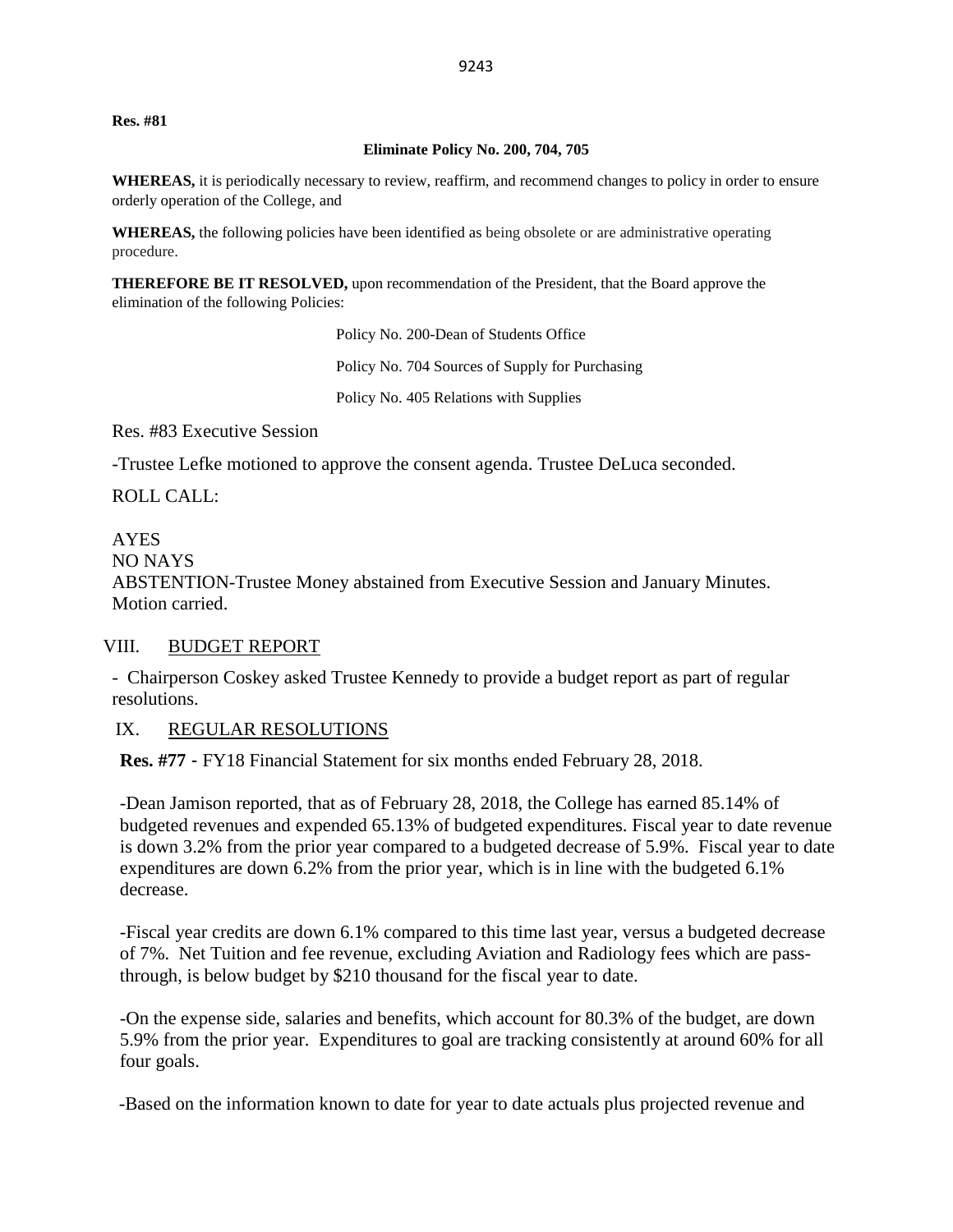expenses through June 30, 2018, management projects that the College will be within the FY18 budgeted margin.

-The Board of School Estimate meeting was held on March 2, 2018. The FY19 County Appropriations Certificate and Chapter 12 Resolution were both approved.

ROLL CALL:

AYES NO NAYS ABSTENTION-Trustee Money

Res. #82 Board Development Honorary: Upon the recommendation of the Emeritus Committee and the President, that Dr. Louise Kaplan be granted the rank of Professor Emerita, with full rights and privileges of Emerita.

#### **Res. #82**

#### **Professor Emeritus Status-Dr. Louise Kaplan**

**WHEREAS,** Dr. Louise Kaplan began her distinguished teaching career at Atlantic Cape Community College in 1968 as a part-time instructor of Anthropology securing a full-time assistant professor position in 1969, named associate professor in 1977 and promoted to professor of Anthropology in 1988 adding Bioethics a few years later, and

**WHEREAS,** the native of Bronx, N.Y. earned a Bachelor of Arts degree in Political Science with a minor in Anthropology from Hunter College. Dr. Kaplan was awarded a master's in Public Administration from New York University and named a Carnegie Fellow. After joining Atlantic Cape, she earned a second master's in Anthropology and an Ed.D from Virginia Polytechnic Institute, and

**WHEREAS,** Dr. Kaplan was named the community college faculty representative to the New Jersey Department of Higher Education Chancellor search committee in 1990; was the first Atlantic Cape faculty member to receive a mid-career fellowship to Princeton University; was named *Who's Who Among American University Professors*; and was the 2005 recipient of the prestigious Lindback Award, and

**WHEREAS,** Dr. Kaplan was passionate about her field, working tirelessly to build the college's Anthropology program, describing it as the place where "the past, the present and the future all come together." She encouraged her students to open their minds and expand their perspectives on topics such as evolution, the abortion debate and the role of pharmaceutical companies in our society, "It's about the exchange of ideas in a collegial environment, where a passionate debate, conducted respectfully, is encouraged," she said, and

**WHEREAS,** devoted to Atlantic Cape's mission, Dr. Kaplan's committee participation included faculty assembly, cultural affairs, academic standards, sabbatical leave, basic skills, curriculum, international education, chairing the Atlantic Cape medical laboratory technology program evaluation committee and counseling students in the Advisement Center. In 1984 she served as the chairperson of the Presidential advisory search committee that selected Ronald Bush and again in 1987 to help select President, Dr. William Orth. In the community, she served as a member of the AtlantiCare ethics committee, and

**WHEREAS,** after 44 years of service, Dr. Kaplan retired from her distinguished teaching career at Atlantic Cape on June 30, 2012.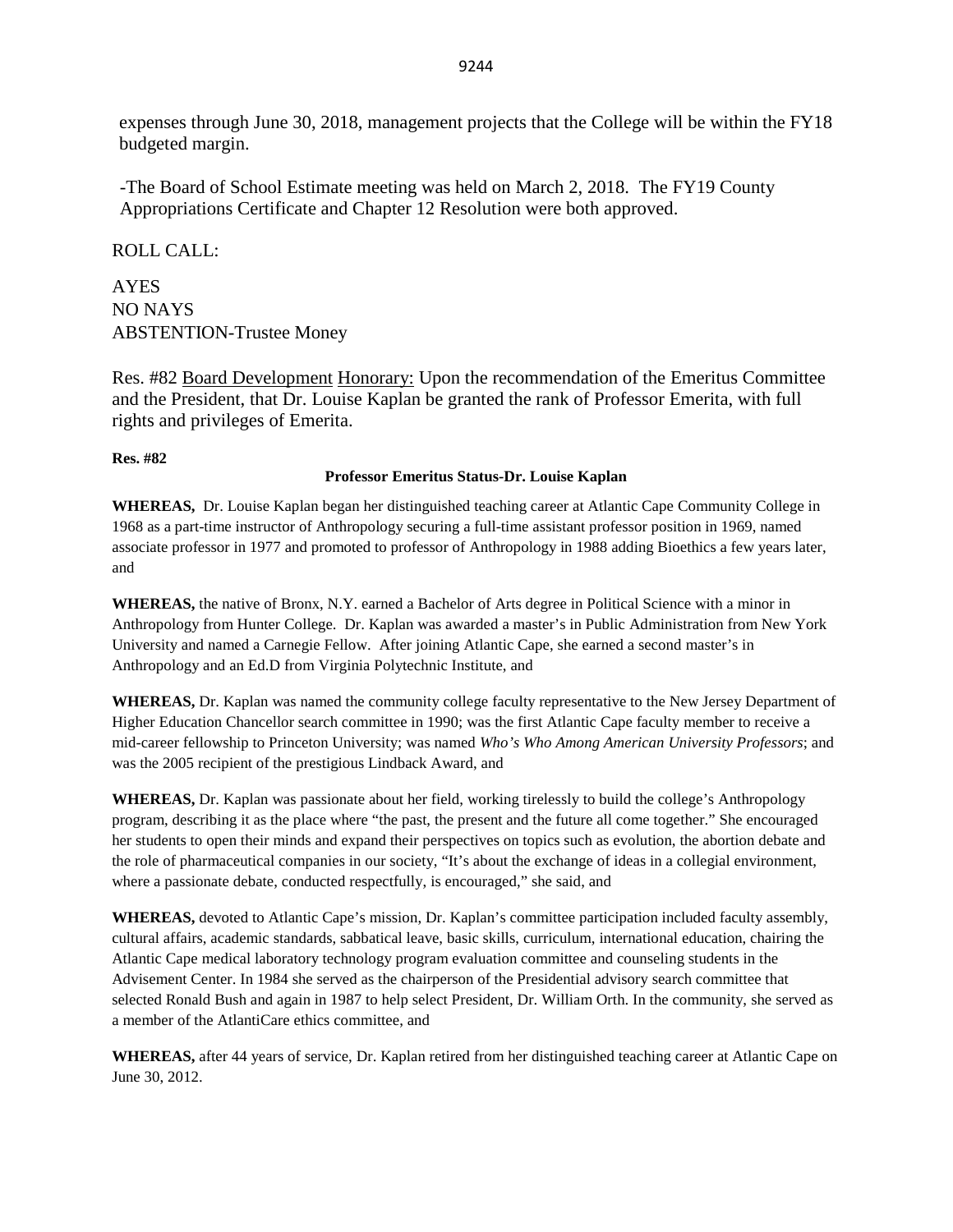**THEREFORE BE IT RESOLVED,** upon the recommendation of the Emeritus Committee and the President, that Dr. Louise Kaplan be granted the rank of Professor Emerita, with full rights and privileges of Emerita.

**BE IT FURTHER RESOLVED** that the Board extends to Dr. Kaplan its appreciation for her years of exemplary service to the college, its students and the community.

-Trustee Torres motioned to approve upon reading the resolution in its entirety, Trustee Mento seconded.

ROLL CALL: ALL AYES NO NAYS NO ABSENTIONS

### X. COMMITTEE REPORTS: Discussion/Questions **Policy and Board Development- Cunningham Ruiz Bill**

-Trustee Parker asked Board Members to please refer to the packet for February 28 incident.

# **Ad-Hoc Security**

-Trustee Byrne reported on the Security Ad-hoc Committee including discussion on policy and cost of armed guards and overall campus safety and security. Byrne thanked all of those who participated.

## XI. FOUNDATION REPORT

-Trustee Mento reminded everyone that the Restaurant Gala is tomorrow at Harrah's Waterfront Conference Center. She thanked all those who purchased raffle tickets and tickets to attend.

-Trustee Mento informed the Board that Jean McAlister is to be honored by the United Way of Greater Philadelphia and South Jersey's Women United at the Power of the Purse event on June 1 at Historic Smithville Inn.

## XII. NEW JERSEY COUNCIL OF COUNTY COLLEGES

**-**Trustee Torres reported that the Best Practices Conference is at Middlesex Community College on April 20, Phi Theta Kappa Day is May 30 and the Sprit Awards will be held in the Fall.

# XIII. OTHER BUSINESS

-Chairperson Coskey thanked NJEA for their statewide marketing campaign for community colleges that was broadcasted on 85 radio stations from New York to Philadelphia.

# XIV. COMMENTS FROM THE PUBLIC

- Niglio thanked the Board for the Ad-Hoc Security meeting and the opportunity to serve and asked that the Board continue to look at the security budget.

-Niglio discussed that Kevin Hines will be speaking on April 26. This is funded through a grant from NJEA.